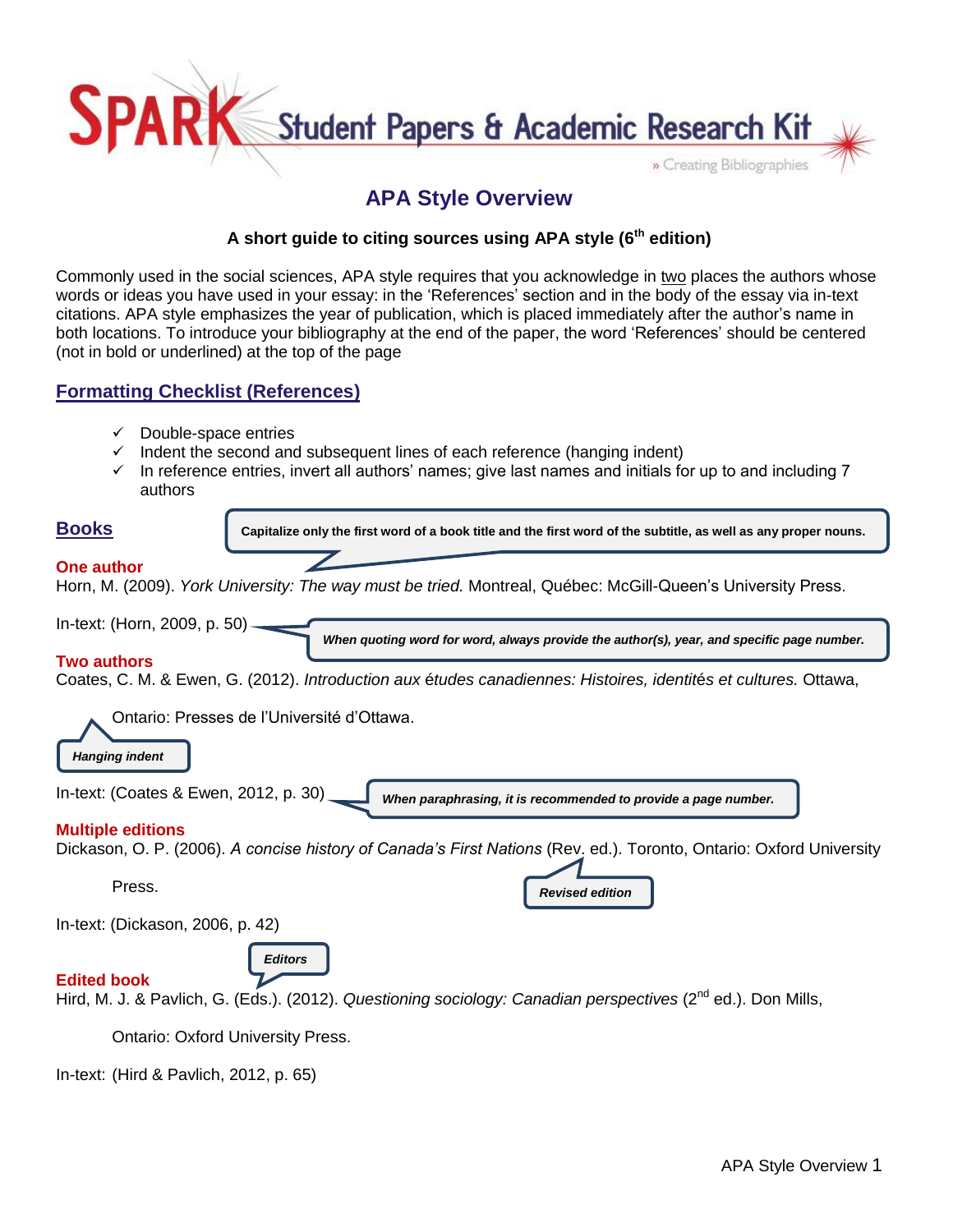

In-text: (Pigott & Kalbach, 2005, p. 12)

### **Magazine article**

Gladwell, M. (2011, November 14). The tweaker. *The New Yorker, 87*(36), 32-35.

In-text: (Gladwell, 2011, p. 35)

*Capitalize first and subsequent words of newspaper titles (except articles and short prepositions).*

### **Newspaper article in print**

Gagnon, L. (2012, May 21). The protesters' fellow travellers. *The Globe & Mail,* p. A11.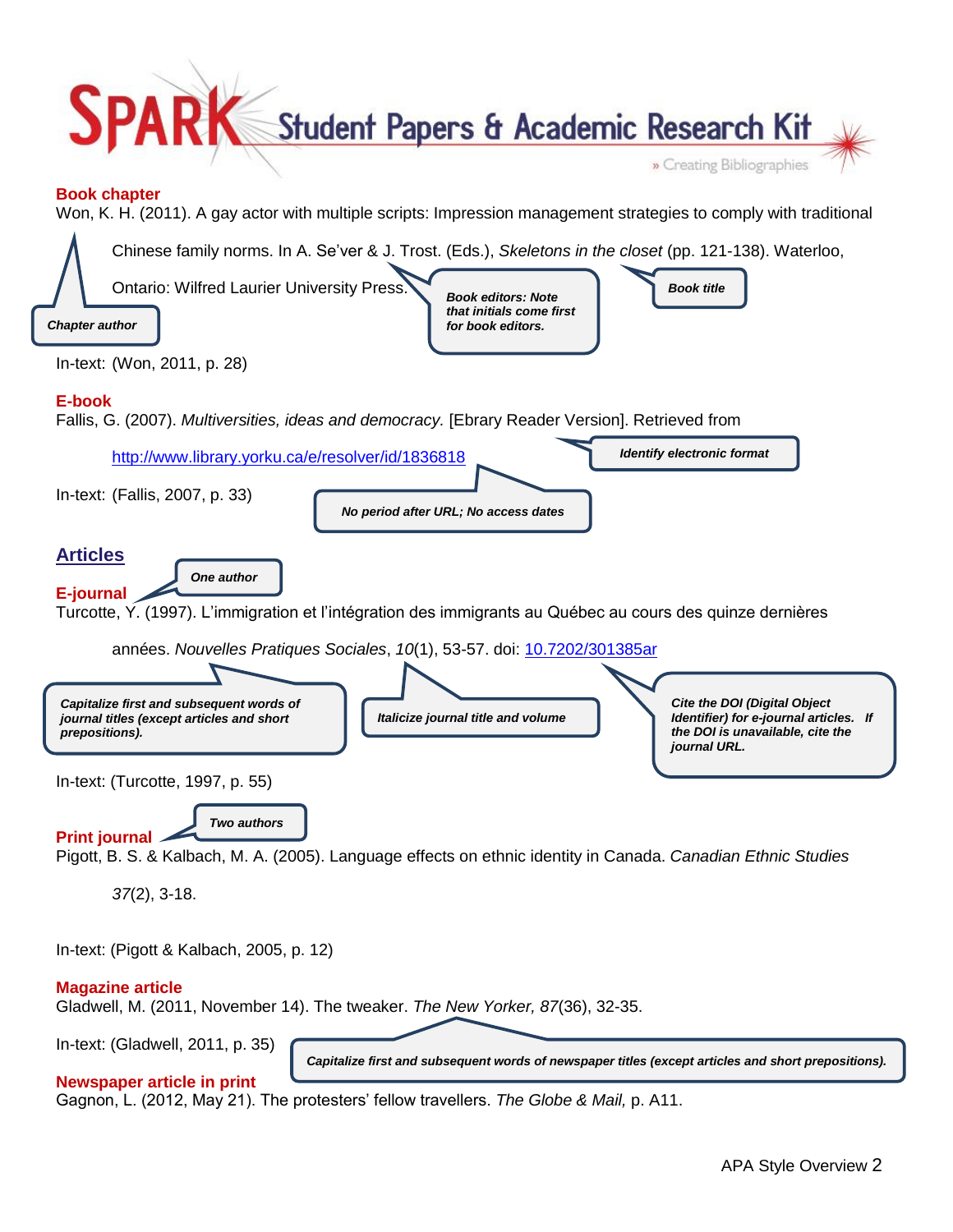

In-text: (Gagnon, 2012, p. A11)

## **Newspaper article online**

Brody, J. E. (2007, December 11). Mental reserves keep brain agile. *The New York Times*. Retrieved from

[http://www.nytimes.com](http://www.nytimes.com/)

In-text: ("Mental," 2007, para. 3)

*Abbreviate the article title. Many electronic sources do not provide page numbers. If paragraph numbers are visible, use them with the abbreviation para.* 

# **Web Pages**

### **Entire website**

Occupy Toronto (2012). *Everyone is affected by debt*. Retrieved from [http://occupyto.org](http://occupyto.org/)

*No author*

In-text: (*Occupy Toronto,* 2012)

The homeless hub (n.d.). Retrieved from [http://www.homelesshub.ca](http://www.homelesshub.ca/)



In-text: (*Homeless hub*, n.d.)

### **Web page, authored**

Létourneau, J. (Prin. Investigator). (2007). *Canadians and their pasts / Les Canadiens et leurs passés*. Retrieved

from<http://www.isr.yorku.ca/projects/pasts>

In-text: (Létourneau, 2007)

## **Encyclopedias**

### **Print**

Peters, C.J. (2010). Aboriginal mothering. In A. O'Reilly (Ed.), *Encyclopedia of motherhood* (Vol. 1, pp. 1-

3)*.*Thousand Oaks, CA: Sage.

In-text: (Peters, 2010, para.2)

*Signed entry*

**Digital**

Pallardy, R. (2012). Elizabeth May. In *Encyclopaedia britannica online* (Academic ed.). Retrieved from

<http://www.britannica.com/EBchecked/topic/1472176/Elizabeth-May>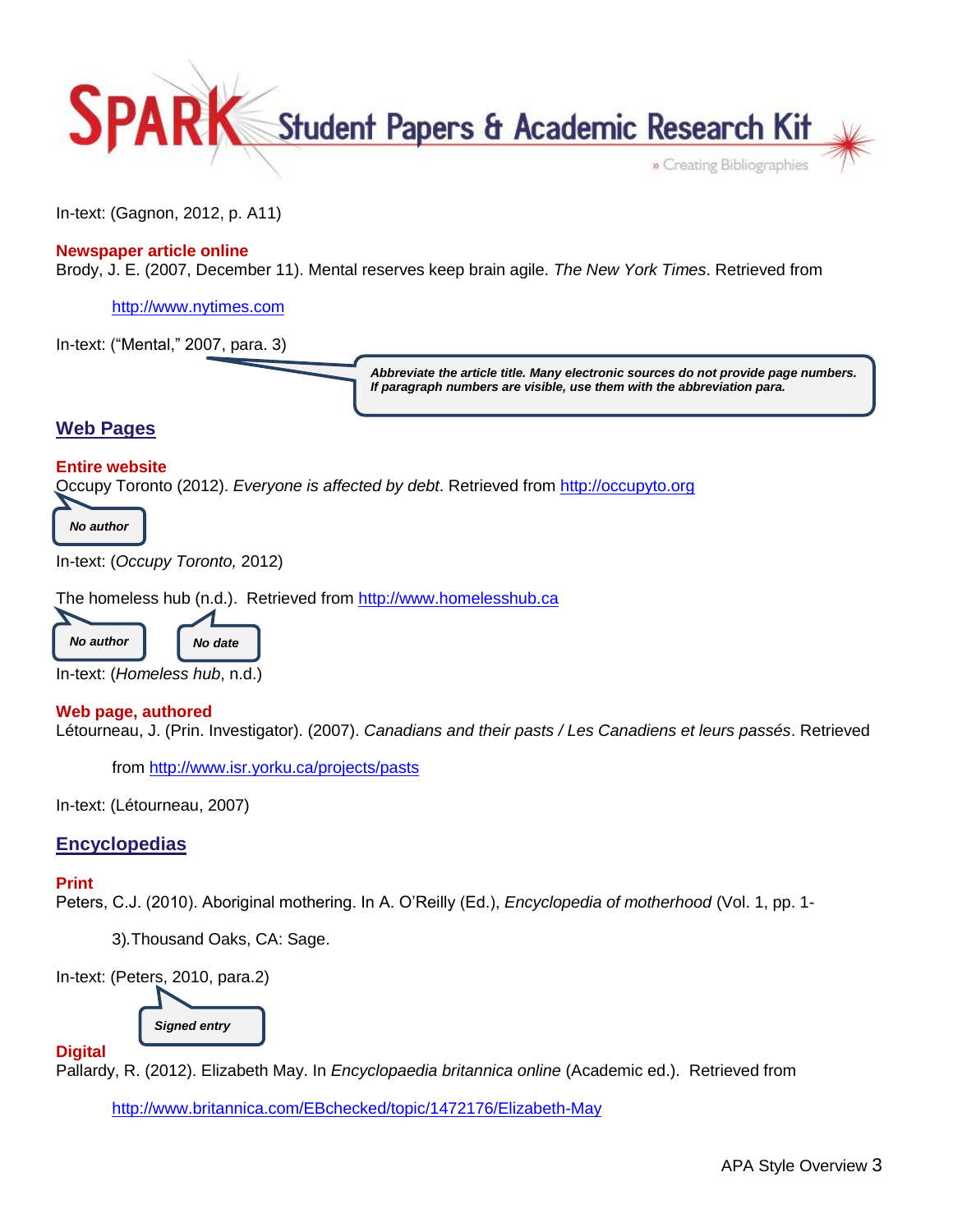

In-text: (Pallardy, 2012, para. 2)

Lester B. Pearson. (n.d.). In *Wikipedia.* Retrieved May 24, 2012, from

[http://en.wikipedia.org/wiki/Lester\\_b\\_pearson](http://en.wikipedia.org/wiki/Lester_b_pearson)

In-text: ("Lester B. Pearson," n.d., para. 4)



*Unsigned, undated entry*

*Include access dates for sources updated often.*

## **Film**

Tuffard, J. & Gunnarson, S. (Producers), & Gunnarson, S. (Director). (2011). *Force of nature: The David Suzuki* 

*movie* [DVD]. Canada: Entertainment One/ National Film Board of Canada.

In-text: (Tuffard & Gunnarson, 2011)

*Director, year, title, country of origin & studio are required. Actors, producers, etc. are optional.*

# **TV**

Butt, B. (Creator). (2005). *Corner gas: Season two* [Television series]. Toronto, Ontario: Prairie Pants Productions.

In-text: (Butt, 2005)

# **Government Documents**

### **Authored, digital**

Hurley, M.C. & Wherrett, J. (2000). *In Brief: The Report of the Royal Commission on Aboriginal Peoples.* (Report

No. PRB99-24E). Retrieved from<http://publications.gc.ca/site/eng/299876/publication.html>

In-text: (Hurley & Wherrett, 2000, p. 2)

## **Corporate author, government report, digital**

Office of the Auditor General of Canada. (2011). *Report of the Auditor General of Canada to the Legislative* 

*Assembly of Nunavut – 2011 Children, youth and family programs and services in Nunavut.* (2011).

Retrieved from<http://celarc.ca/cppc/229/229940.pdf>

In-text: (Office of the Auditor General of Canada, 2011, para. 1)

# **Secondary Sources**

## **One author quotes another**

e.g. In a 2010 book by K. Anderson, you find a quote taken from Karl Marx' *Collected Works* (1975)*.*